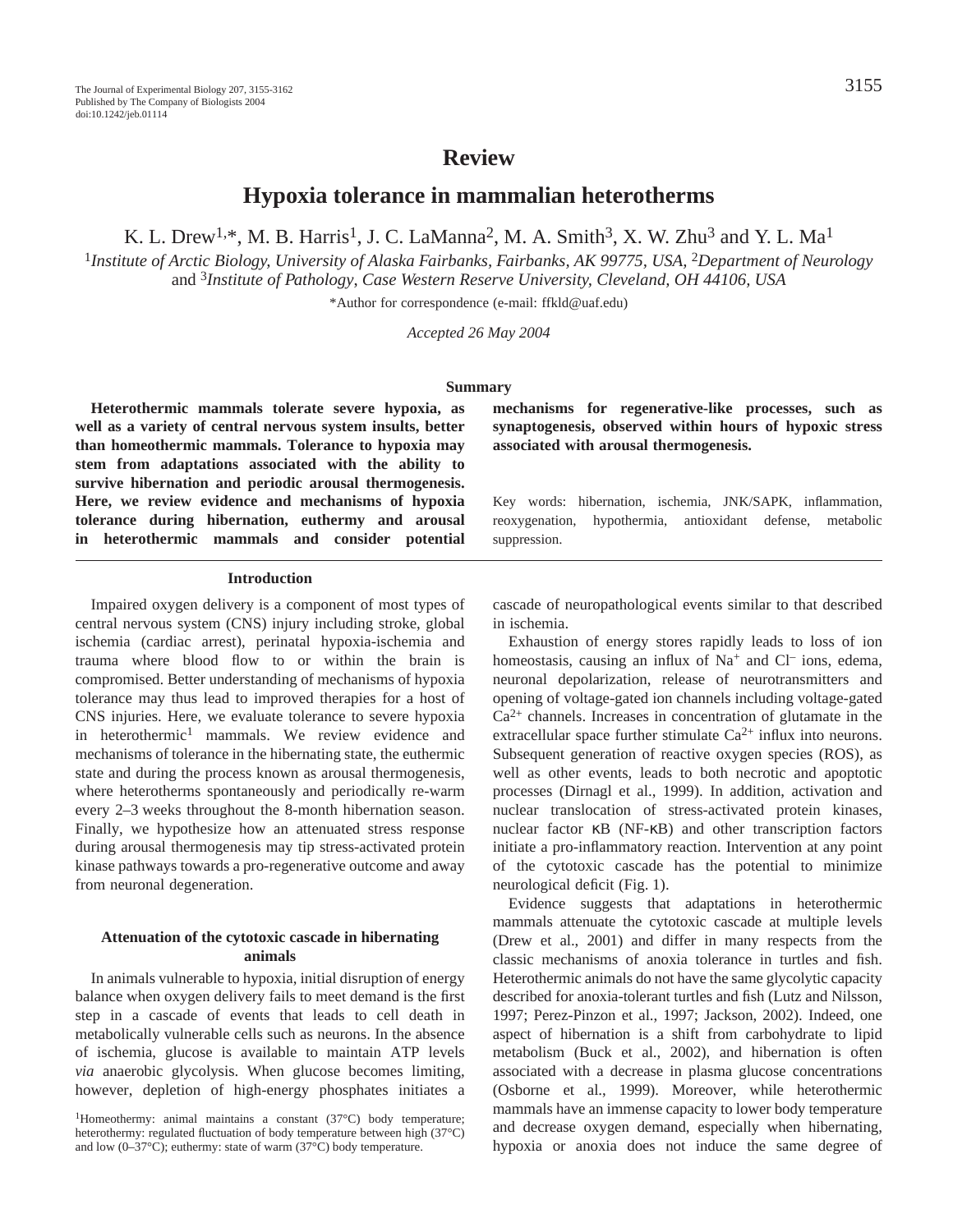

Fig. 1. Anoxia or severe hypoxia typically lead to energy deficit (1), subsequent disruption of ion homeostasis and neuronal depolarization (2, 3). Release of neurotransmitters, including the excitotoxin glutamate, and activation of NMDA and AMPA receptors contribute to the flood of  $Ca^{2+}$ from extra- and intracellular stores, which leads to calcium overload (4). Activated microglia release inflammatory cytokines and nitric oxide and contribute to oxidative stress and neuronal cell death (5). Increased reactive oxygen species (ROS) production leads to oxidative modification of cellular components, which contributes to cell death (6). During hibernation, multiple adaptations, in addition to hypothermia, are hypothesized to act in concert to produce pronounced neuroprotection. Decreased demand for oxygen, as well as downregulation of  $Ca<sup>2+</sup>$  channels, maintains energy balance, ion homeostasis and minimizes  $Ca<sup>2+</sup>$  overload. Evidence suggests that immune modulation attenuates inflammatory response, and upregulation of antioxidant defense systems maintains redox balance, thus minimizing the neurodegenerative cascade (Sidky et al., 1972; Spurrier and Dawe, 1973; Drew et al., 1999; Zhou et al., 2001b; Toien et al., 2001). IL-1β, interleukin-1β; NO, nitric oxide; ROS, reactive oxygen species; ER, endoplasmic reticulum; NMDA, *N*-methyl-D-aspartate; Glu, glutamate; OGD, oxygen glucose deprivation.

hypothermia and metabolic suppression in ground squirrels as it does in hypoxia-tolerant turtles and fish (Bullard et al., 1960). Additional adaptations in heterothermic mammals may synergize with hypothermia and metabolic suppression to attenuate the cytotoxic cascade. Because many of these protective mechanisms such as hypothermia, metabolic suppression, immunosuppression/leukocytopenia and increased antioxidant defenses differ between hibernating (torpid) and euthermic animals, we will discuss hypoxia tolerance in hibernating animals separately from hypoxia tolerance in euthermic animals (Fig. 1; reviewed in Drew et al., 2001).

#### **Hypoxia tolerance in the hibernating state: evidence and mechanisms**

Reports dating back to the early 1800s describe hypoxia tolerance in the hibernating state in bats, marmots and ground squirrels and show that tolerance displayed during hibernation exceeds tolerance observed during euthermy (Spallanzani et al., 1803; Carlisle, 1805; cited in Biörck et al., 1956; reviewed

in Bullard et al., 1960). Biörck et al. (1956) confirmed these initial observations and reported that hibernating hedgehogs (*Erinaceus europaeus*) survive 50–120 min of 100% N<sub>2</sub>, in most cases without apparent damage.

Interestingly, many hibernating species in steady-state torpor are *not* hypoxic despite 10-fold or greater decreases in respiratory rates. During torpor, Arctic ground squirrels (*Spermophilus parryii*), as well as other species of ground squirrel, are well oxygenated with normal to above normal arterial oxygen pressures (Frerichs et al., 1994; Y. L. Ma, X. Zhu, P. M. Rivera, O. Toien, B. M. Barnes, J. C. LaManna, M. A. Smith and K. L. Drew, manuscript submitted for publication). By contrast, other heterothermic species, such as golden-mantled ground squirrels (*Spermophilus lateralis*) and hedgehogs (*E. europaeus*), may become hypoxic during torpor owing to long periods of apnea. These species often breathe intermittently during hibernation, waiting up to 30 min or longer between breaths. In hedgehogs, arterial oxygen partial pressure (*P*aO∑), sampled from chronic aorta cannula, is higher in torpor than in the active state (120 *vs* 105 mmHg; 160 *vs* 14.0 kPa) but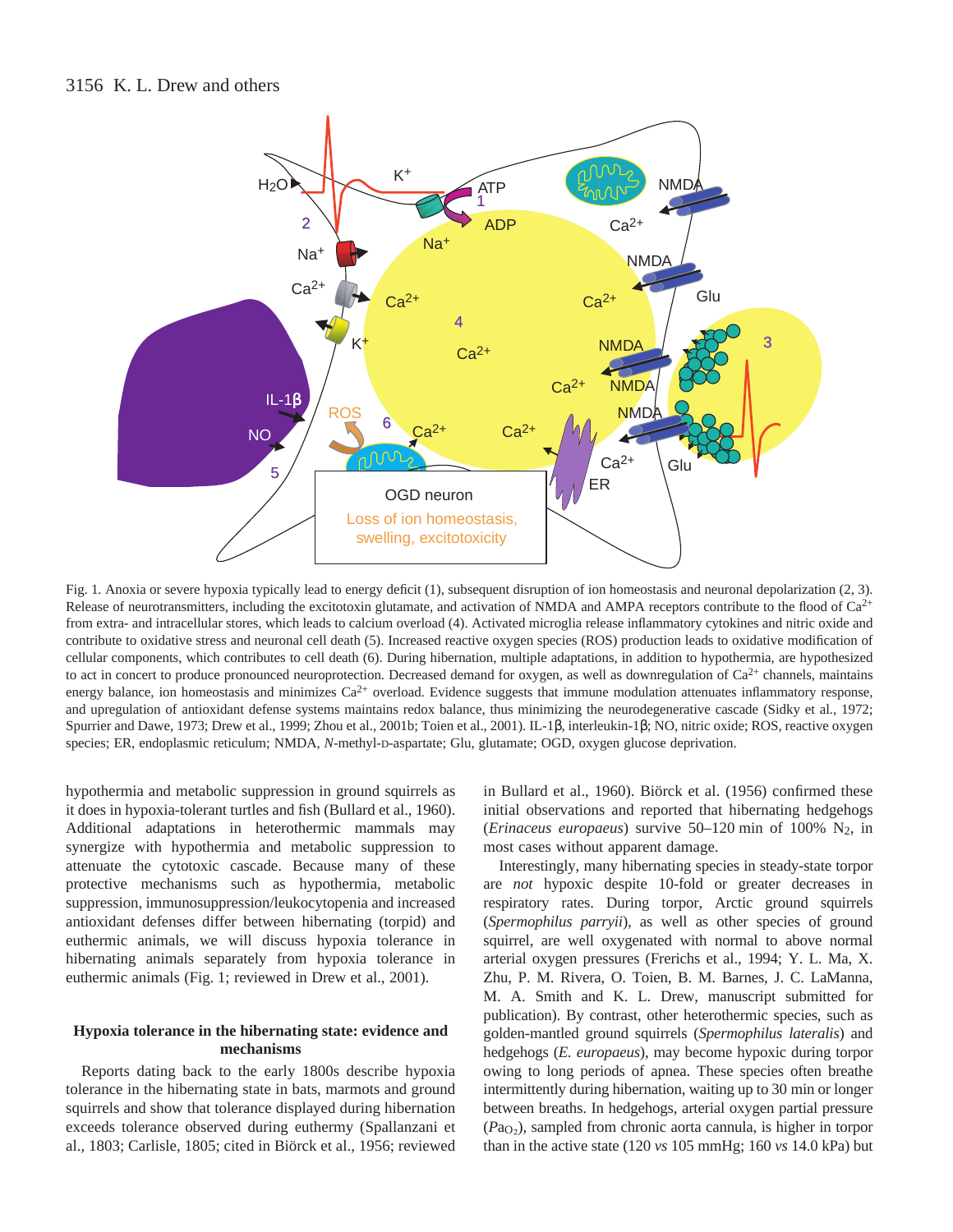falls to 10  $mmHg$  (1.3 kPa) at the end of the apneic period lasting 50–70 min (Tahti and Soivio, 1975). It is unclear if tissue becomes hypoxic during periods of apnea since neither tissue lactate nor tissue oxygen tension has been reported. Hemoglobin O2 affinity is typically higher in hibernating species and even higher at cold temperatures. Thus, tissue hypoxia may not be as high as indicated by the low  $Pa<sub>O2</sub>$ . In hibernating golden-mantled ground squirrel, the  $P_{50}$  at  $7^{\circ}$ C and a pH of 7.46 was found to be 5.8 mmHg (0.77 kPa; Maginniss and Milsom, 1994).

Neuroprotection against hypoxia during hibernation is thought to result from synergy between multiple adaptations, including extreme hypothermia (beyond what is tolerated by homeotherms), increased antioxidant defense, metabolic suppression, immune modulation and decreased ion channel activity (Fig. 1; Drew et al., 2001). Interestingly, one paradigm of ischemic preconditioning, found to attenuate volume of infarction by  $~60\%$ , induced changes in gene expression reminiscent of adaptations observed in hibernating animals (Stenzel-Poore et al., 2003). Using microarray analysis, preconditioning was found to induce changes in gene expression consistent with suppression of metabolic pathways and immune responses and reduction of ion channel activity (Stenzel-Poore et al., 2003), all of which are characteristic of hibernation and thought to contribute to neuroprotection in the hibernating state (Drew et al., 2001). Stenzel-Poore et al. (2003) suggest that both hibernation and the protein-synthesis-dependent preconditioning observed in their study are associated with an evolutionarily conserved reprogramming of the cytotoxic cellular response. Of the numerous adaptations exhibited by hibernating animals, metabolic suppression may be the most novel and least well mimicked by current pharmacotherapies.

#### **Mechanisms of metabolic suppression**

During hibernation in Arctic ground squirrels, oxygen consumption decreases from  $\sim$ 1 to 0.01 ml O<sub>2</sub> g<sup>-1</sup> h<sup>-1</sup> (Buck and Barnes, 2000; Toien et al., 2001), electroencephalogram (EEG) is isoelectric (Frerichs et al., 1994) and heart and respiratory rates decrease by  $\geq 10$ -fold (Y. L. Ma, X. Zhu, P. M. Rivera, O. Toien, B. M. Barnes, J. C. LaManna, M. A. Smith and K. L. Drew, manuscript submitted for publication). It would be expected that this suppression in oxygen demand would enhance tolerance to low oxygen supply during hibernation. Indeed, metabolic depression appears to preserve arterial oxygen tension during steady-state torpor when respiratory rates can fall to less than one breath per minute. The contribution of additional metabolic depression during apnea in hibernating animals is unclear.

Mechanisms of metabolic suppression in hibernation are poorly understood. During entrance into or arousal from hibernation, changes in oxygen consumption, heart rate, respiratory rate and cerebral blood flow all precede changes in core body temperature (Lyman, 1982; Toien et al., 2001; Osborne and Hashimoto, 2003). These results argue for active regulation of metabolism beyond that of temperature effects and support the model that parasympathetic tone coordinates entrance into and maintenance of torpor while an increase in sympathetic tone initiates arousal (Twente and Twente, 1978; Harris and Milsom, 1995; Milsom et al., 1999). Further evidence for regulated metabolic suppression that goes beyond temperature effects comes from observations in the Arctic ground squirrels, where body temperature and metabolic rate dissociate during steady-state torpor over a range of ambient temperatures (Buck and Barnes, 2000). While metabolic suppression during steady-state torpor cannot be explained entirely by temperature effects in Arctic ground squirrels, or in other small heterotherms (Geiser, 1988), this may not be the case in all heterothermic species. Zimmer and Milsom (2001) reported that in golden-mantled ground squirrels oxygen consumption parallels core body temperature, suggesting that, in this species, steady-state metabolism is not lower than what is achieved through temperature-dependent suppression of biochemical processes (Q10 effects).

A mechanism that may be central to metabolic suppression during entrance into and maintenance of torpor involves a change in thermoregulatory set point (Florant and Heller, 1977). The mammalian thermostat is located in the preoptic anterior hypothalamus (POAH), and cooling this area below the thermoregulatory set point evokes thermogenesis, indicated by an increase in oxygen consumption. The thermoregulatory set point (i.e. the temperature of the POAH that evokes thermogenesis) decreases as animals enter hibernation, and this decrease precedes the decrease in body temperature. Turning down the thermostat abruptly decreases oxygen consumption and invokes coordinated cooling of core body temperature *via* shunting of core blood to the periphery to facilitate heat loss (Heller et al., 1977; Florant and Heller, 1977). The subsequent drop in body temperature then facilitates metabolic suppression through thermodynamic effects on metabolic processes (Geiser, 1988). This 'black box' thermostat thus appears to play a major role in metabolic suppression in hibernation and metabolic response to hypoxia in the euthermic state (discussed below). Unveiling mechanisms of the thermostat, as well as the means that hibernating species use to tolerate such low body temperatures, may lead to therapeutic strategies when oxygen delivery is limited. Stimulation of the cerebellar fastigial nucleus protects against cerebral ischemia in rats (Reis et al., 1997), and this effect may involve suppression of cerebral glucose metabolism. Involvement of this pathway in hibernation has not been studied.

Other potential mechanisms contributing to metabolic suppression in hibernation at the cellular level are ion channel arrest, increase in inhibitory neurotransmission and suppression of substrate oxidation. Evidence of ion channel arrest in hibernation comes from studies of  $Ca^{2+}$  uptake in brain and cardiac tissues (Gentile et al., 1996; Wang et al., 2002). Surprisingly, extracellular levels of the inhibitory neurotransmitter GABA *decrease* in striatum during hibernation (Osborne et al., 1999), and extracellular glutamate remains unchanged during steady-state torpor compared with euthermic animals (Zhou et al., 2001a). Finally, studies in Arctic ground squirrel show evidence of tissue-specific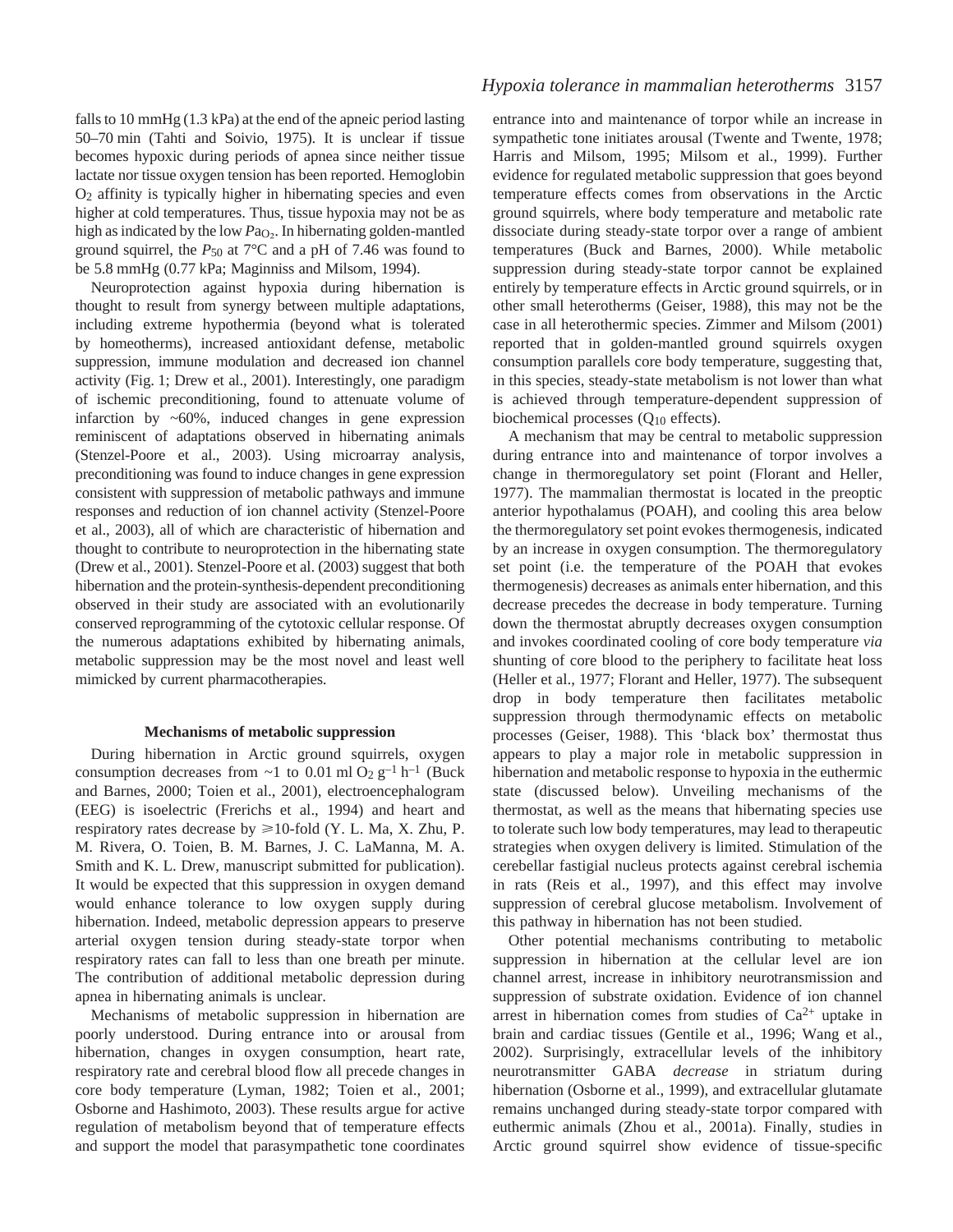depression of substrate oxidation during hibernation. At an assay temperature of 37°C, state 3 and state 4 respiration decrease in liver mitochondria but not skeletal muscle mitochondria isolated from hibernating ground squirrels (Barger et al., 2003). A decrease in substrate oxidation would decrease oxygen consumption but could be due to a decrease in demand for ATP as well as direct inhibition of the biochemical reactions necessary for substrate oxidation. Barger et al. (2003) found no evidence for a decrease in futile proton leak in hibernating mitochondria.

Importantly, hypoxia, anoxia or other forms of physiological stress are not sufficient to induce hibernation in ground squirrels (Bullard et al., 1960; K. L. Drew, K. Cozad, Y. Ma, P. M. Rivera and H. Zhao, unpublished). This contrasts with hamsters, where, after short-daylight-induced gonadal regression, food and/or water deprivation is sufficient to induce torpor (Lyman and Chatfield, 1955). While it is unclear what signaling events induce hibernation in ground squirrels and other obligatory hibernators, they are linked to circannual rhythm and the reproductive cycle. Gonadal regression and genesis precede hibernation in the autumn and emergence from hibernation in the spring. Non-circadian functions of the suprachiasmatic nucleus may coordinate circannual rhythm (Dark et al., 1990), as well as the timing of interbout arousal episodes that interrupt prolonged torpor throughout the hibernation season (Ruby et al., 2002). While decreased oxygen demand may not explain all of the 28-fold increase in survival time under 100% N<sub>2</sub> in hibernating hedgehogs (Biörck et al., 1956), 10-fold decreases in oxygen consumption certainly have the potential to enhance survival under conditions of limited oxygen and nutrient delivery to vital organs, suggesting that mechanisms of metabolic suppression with potential application in humans warrant further study.

#### **Hypoxia tolerance during euthermy: evidence and mechanisms**

Heterothermic species in the euthermic state also survive hypoxia better than non-hibernating species, albeit tolerance is not as dramatic as is seen during hibernation. Hiestand et al. (1950) were the first to systematically compare differences in hypoxia tolerance between hibernating and non-hibernating species in the euthermic state. These authors found that hibernating species – hamster, ground squirrel and bat – survived 106 mmHg (14.1 kPa) atmospheric pressure ( $P_{\text{O}_2}$ = 21 mmHg or  $2.8$  kPa) for 8, 18 and 60 min, respectively, whereas rat and guinea pig, the longest survivors of the nonhibernating species, survived for only  $1-3$  min. Moreover, the hibernating species showed fewer signs of respiratory distress and died slowly and without convulsions. Bats that had been revived and exposed to subsequent hypoxia showed no evidence of acquired hypoxia tolerance (Hiestand et al., 1956).

Do physiological adaptations necessary for successful hibernation, such as the ability to restrict blood flow to vital organs during rewarming and to vasodilate to facilitate body cooling during entrance into hibernation, contribute to hypoxia tolerance? Hypoxia is known to decrease metabolism in many vertebrates through cooling of core body temperature (Barros et al., 2001). Cooling is achieved *via* preference for cooler environments, body posture and a decrease in POAH thermoregulatory set point and subsequent peripheral vasodilation similar to what occurs during entrance into hibernation (Tattersall and Milsom, 2003). Evidence suggests that the hypoxic metabolic response is of greater magnitude in heterothermic species, presumably because the regulatory mechanisms are similar to those used during entrance into hibernation (Bullard et al., 1960; Burlington et al., 1969; Barros et al., 2001). Hypothermia, induced under controlled conditions, improves neurological outcome after hypoxia and ischemia in animal models as well as in humans following cardiac arrest (Busto et al., 1987; Globus et al., 1995; Hypothermia after Cardiac Arrest Study Group, 2002), although the multifactorial mechanisms of protection are still poorly understood (Holzer and Sterz, 2003). Magnitude of cooling may enhance protection until limit of cold tolerance is reached (Huh et al., 2000). Thus, enhanced tolerance to decreased core body temperature due to adaptations at the cellular level may play as great a role in tolerance to hypoxia as the hypoxic metabolic response, because the latter requires low core body temperature to be effective. Finally, coordinated cooling cannot fully explain hypoxia tolerance in euthermic heterotherms. Bullard et al. (1960) found that at all ambient temperatures, including those at which no body cooling was possible, euthermic heterotherms outlived non-hibernating species and concluded that temperature was not the only factor involved in hypoxia tolerance.

Other factors that could contribute to hypoxia tolerance in euthermic heterotherms include higher levels of ketone bodies (D'Alecy et al., 1990), circannual suppression of immune response (Sidky et al., 1972), antioxidant defense (Buzadzic et al., 1997), seasonal changes in metabolism (Boyer et al., 1997) and differences in intrinsic tissue properties. Frerichs and Hallenbeck (1998) provide the only evidence for differences in intrinsic tissue properties: at 36°C, protection from oxygen glucose deprivation in hippocampal slices from euthermic, 13 lined ground squirrels was better than rat (albeit not as good as in slices from hibernating ground squirrels). Importantly, differences between groups (hibernating ground squirrel, euthermic ground squirrel and rat) were enhanced at colder temperatures. Further studies are warranted to confirm intrinsic tissue differences and to address mechanisms of hypoxia tolerance at the tissue level.

One cellular mechanism could involve a preconditioning-like phenomenon. Curiously, cellular stress evidenced by elevated brain tissue levels of iNOS (inducible nitric oxide synthase) and HIF-1α (hypoxia indicible factor 1α) and activation of ERK (extracellular-signal-regulated kinase) and JNK/SAPK (c-Jun N-terminal kinase/stress-activated protein kinase) (Zhu et al., 2004) are consistent with a state of preconditioning in euthermic Arctic ground squirrels. Resting *Pa*<sub>O2</sub> values reported for euthermic mammalian heterotherms are frequently below 80 mmHg (11 kPa; Burlington et al., 1969; Frerichs et al., 1995), and evidence of mild, uncompensated, chronic hypoxia,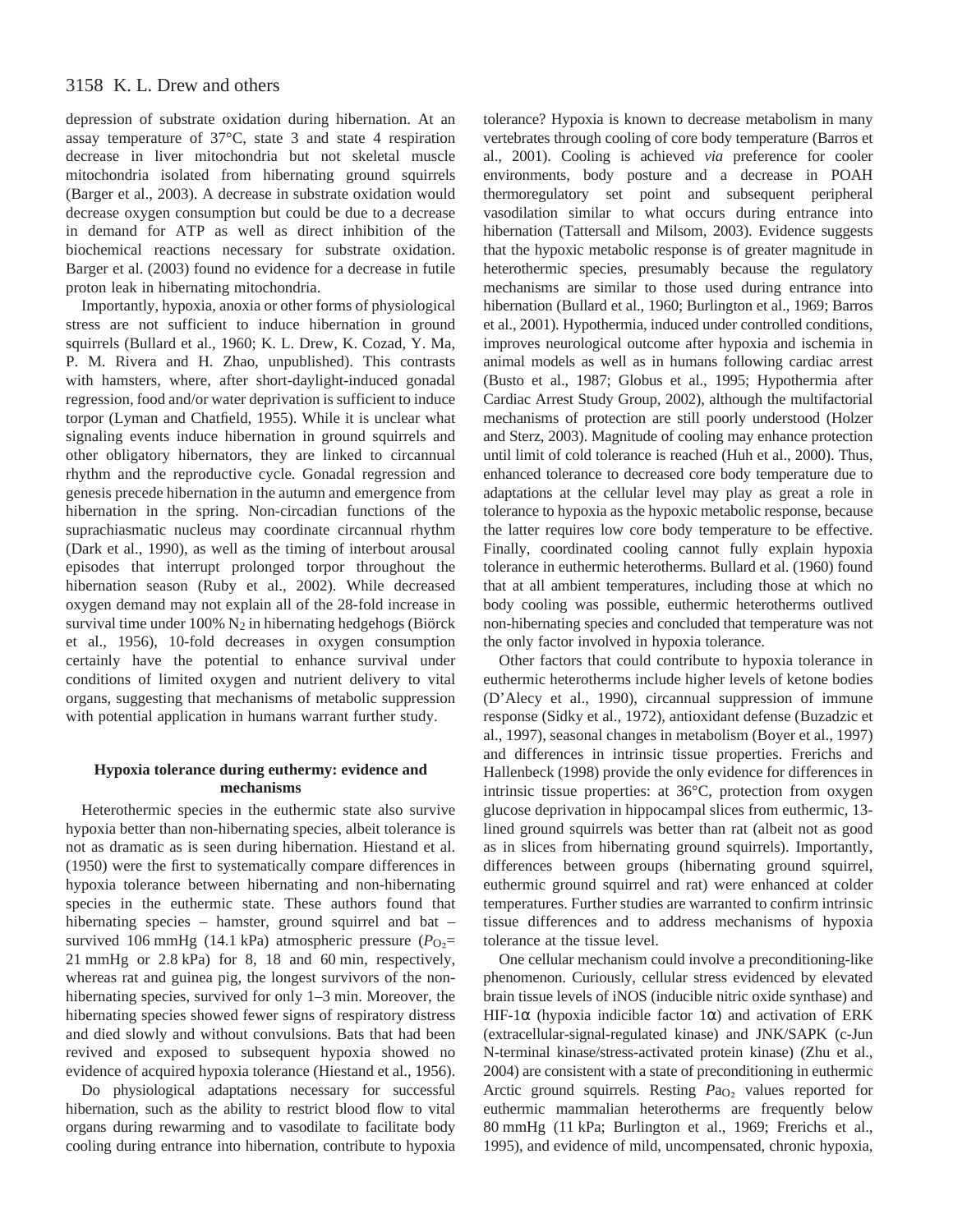indicated by low  $Pa<sub>O2</sub>$ , high  $Pa<sub>CO2</sub>$ , decreased pH and elevated levels of HIF-1α, is consistently observed in euthermic Arctic ground squirrels (Y. L. Ma, X. Zhu, P. M. Rivera, O. Toien, B. M. Barnes, J. C. LaManna, M. A. Smith and K. L. Drew, manuscript submitted for publication). Although low *P*a<sub>O2</sub> may not translate directly to tissue hypoxia because of increased hemoglobin oxygen affinity observed in other species of heterotherms (discussed above; Maginnis and Milsom, 1994), elevated *Pa*<sub>CO2</sub>, decreased pH and associated upregulation or activation of stress signaling pathways suggest that euthermic Arctic ground squirrels experience mild, chronic stress. The functional significance and cause-and-effect relationship between low *P*a<sub>O</sub><sub>2</sub> and cellular stress in euthermic ground squirrels remain to be determined; however, it is tempting to speculate that mild, chronic hypoxia and associated cellular stress precondition these animals to tolerate more severe hypoxia.

#### **Hypoxia tolerance as an adaptation to heterothermy** *per se*

A question, germane to the current discussion, is whether tissues from hibernators are truly hypoxia tolerant when compared with those of other, non-hibernating mammals. Many species of non-hibernating mammals, such as the mole rat, are extremely tolerant of hypoxia (Wildmer et al., 1997; Weibel, 1999). Hypoxia-tolerating characteristics have been attributed to adaptations to chronic hypoxia associated with the burrowdwelling lifestyles of many fossorial mammals (Boggs et al., 1984; Tenney and Boggs, 1986; Boggs and Birchard, 1989; Mortola, 1991; Frappell and Mortola, 1994). Many heterothermic mammals that exhibit tolerance to hypoxia are also fossorial. Thus, it is not clear whether it is the capacity for heterothermy or the chronic hypoxia of a fossorial life that results in hypoxia tolerance. A number of semi-fossorial, as well as nonfossorial, heterotherms exhibit tolerance to hypoxia comparable with fossorial species (Hiestand et al., 1950; Biörck et al., 1956; Burlington et al., 1971; Davies and Schadt, 1989; Mortola, 1991; Walsh et al., 1996; Boggs et al., 1999; Frappell et al., 2002). Such tolerance does not necessarily depend on exposure to chronic hypoxia, as it is also expressed in adults not exposed to hypoxia during development (Mortola, 1991). A parsimonious conclusion is that the chronic hypoxia of either fossorial life or heterothermy could result in adaptations to hypoxia tolerance in a given species. Regardless of origin, adaptations that facilitate hypoxia tolerance are present in heterothermic species and probably play significant roles in the adaptive physiology of these animals.

#### **Hypoxia tolerance during arousal from hibernation: evidence and mechanisms**

As discussed above, hibernation *per se* is not a hypoxic state where, due to decreases in O<sub>2</sub> utilization, Pa<sub>O<sub>2</sub> can exceed</sub> normoxic values. However, as Arctic ground squirrels work to re-warm,  $Pa<sub>O<sub>2</sub></sub>$  falls to a minimum of 7 mmHg (0.9 kPa) for as long as 60 min at the same time as oxygen consumption peaks.  $Pa<sub>O<sub>2</sub></sub>$  then remains below 35 mmHg (4.7 kPa) for as long as 4 h

# *Hypoxia tolerance in mammalian heterotherms* 3159

(Y. L. Ma, X. Zhu, P. M. Rivera, O. Toien, B. M. Barnes, J. C. LaManna, M. A. Smith and K. L. Drew, manuscript submitted for publication). Despite this period of severe systemic hypoxia, ground squirrels do not show signs of CA1 or cortical neuronal pathology or oxidative stress. Core body temperature remains less than 20°C during the most severely low levels of *P*a<sub>O2</sub>; however, brain temperature, brain *P*a<sub>O2</sub> or brain tissue oxygen tension at this time has not been determined (Y. L. Ma, X. Zhu, P. M. Rivera, O. Toien, B. M. Barnes, J. C. LaManna, M. A. Smith and K. L. Drew, manuscript submitted for publication). Decreased brain temperature may play a role in protection, since even minor (3°C) decreases in brain temperature, as discussed above, protect against pathological effects of ischemia in rodents as well as humans (Busto et al., 1987; Globus et al., 1995; Hypothermia after Cardiac Arrest Study Group, 2002). Selective shunting of blood to the brain and other vital organs is another likely mechanism of cerebral protection during re-warming. The blood flow in the brain reaches a maximum at the same time as the peak in oxygen consumption (Osborne and Hashimoto, 2003), and a diving-like response in blood flow during re-warming has been described (Adolph and Richmond, 1955). Brain hypoxia during arousal in hibernating bats is indicated by increases in brain tissue lactate concentrations, although brain temperature at the time of hypoxia is not known (Lee et al., 2002).

While potential mechanisms of hypoxia tolerance during torpor are numerous and obvious, many of the neuroprotective aspects of hibernation begin to subside during arousal thermogenesis. For example, while metabolic suppression is pronounced during torpor, oxygen consumption peaks as animals work to re-warm, precisely at the time of minimum *Pa*<sub>O2</sub> (Ma et al., 2004). Nonetheless, studies in hamsters (*Mesocricetus auratus*) indicate that energy charge in brain is maintained during arousal (Lust et al., 1989). Production of ROS exceeding antioxidant capacity during hypoxia and re-oxygenation damages cellular components directly *via* oxidative modification as well as indirectly *via* activation of inflammatory and pro-death signaling pathways. A generalized adaptation of hypoxia-tolerant animals may be increased antioxidant defense mechanisms to protect cells from ROS during re-oxygenation (Hermes-Lima and Zenteno-Savin, 2002). Ascorbate, one of the most important lowmolecular-mass antioxidants in plasma, increases 4-fold in plasma and doubles in cerebral spinal fluid (CSF) during hibernation (Drew et al., 1999; Toien et al., 2001). While ROS generation is expected to be low during hibernation, in part due to suppressed flux of oxygen through the electron transport chain, generation of ROS is assumed to increase during arousal thermogenesis in parallel with pronounced increases in oxidative metabolism. In spite of the surge in metabolism, concomitant with a decline in *Pa*<sub>O2</sub> during arousal thermogenesis, no evidence of oxidative modification in brain has been observed following arousal from hibernation (Ma et al., 2004). Evidence suggests that redistribution of ascorbate from plasma to metabolically active tissues during arousal protects tissues from oxidative modification (Toien et al., 2001). Indeed, plasma ascorbate concentrations decline in parallel with peak oxygen consumption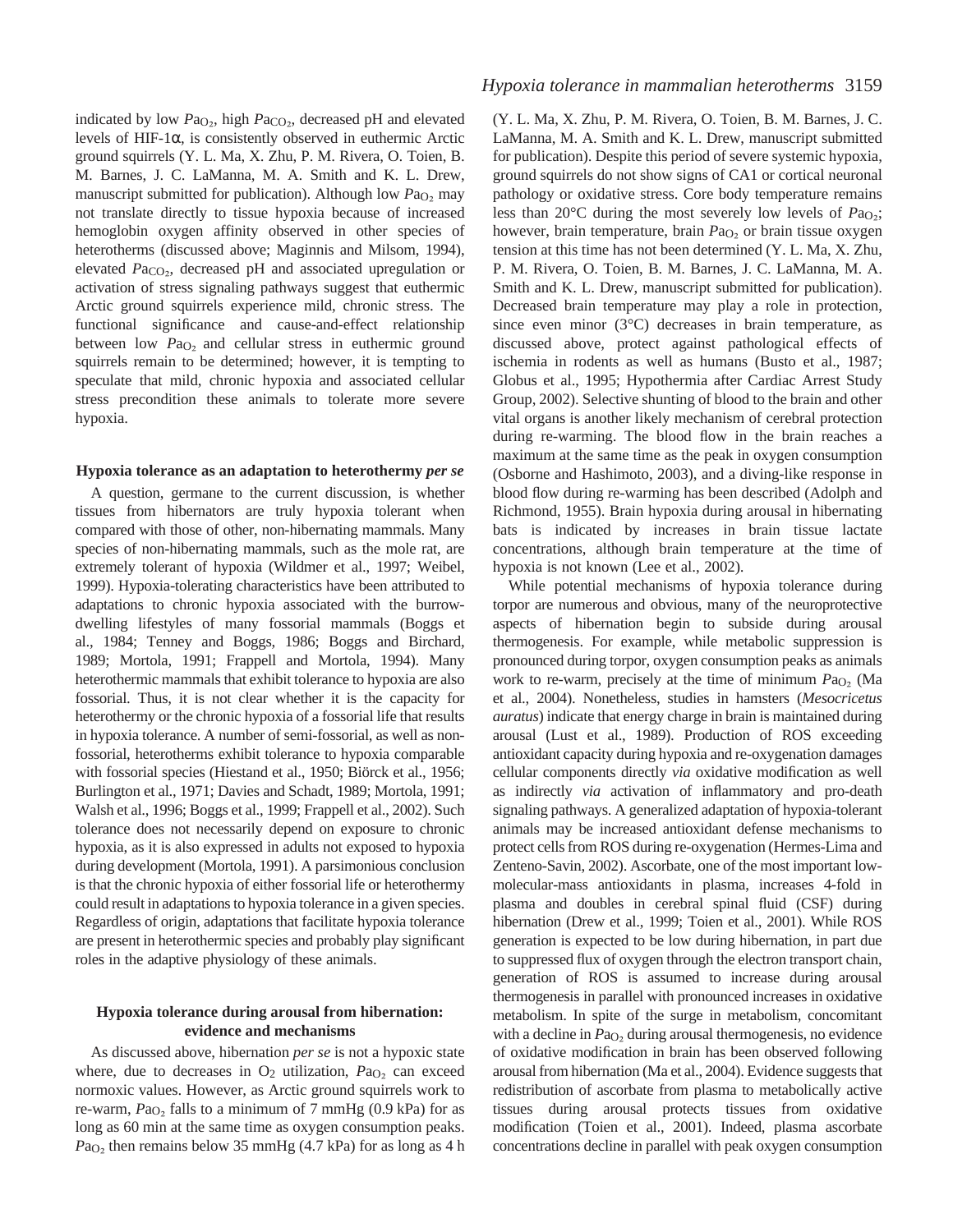(Toien et al., 2001), and brain ascorbate concentrations increase significantly towards the end of arousal (Ma et al., 2004).

Hypoxia-reoxygenation promotes neuronal injury, in part *via* toxic inflammatory mediators produced by activated microglial cells and infiltrating leukocytes. SAPKs, a family of serine/threonine kinases including JNKs and p38, are part of a phosphorelay system that regulates cellular activities (Johnson and Lapadat, 2002). Activation of JNK and p38 by environmental stressors such as hypoxia often leads to cell death *via* inflammation and apoptosis and comprises part of the signal transduction cascade involved in neurodegenerative hypoxia (Kunz et al., 2001; Fig. 2).

Analysis of SAPK activation in the brain following arousal from hibernation is consistent with activation of an attenuated stress response. Recent results show that, while JNK is activated during arousal, p38 is not activated following arousal in bats or Arctic ground squirrels (Lee et al., 2002; Zhu et al., 2004). Furthermore, iNOS, known to be induced downstream of p38 activation (Park et al., 2002), is not induced by arousal in Arctic ground squirrels (Zhu et al., 2004). Interestingly, circulating leukocytes rapidly return to euthermic values, and the acute-phase response to bacterial lipopolysaccharide (LPS) is fully restored (Toien et al., 2001; Prendergast et al., 2002). Nonetheless, failure to activate p38 or induce iNOS argues for



Fig. 2. Hypoxia activates SAPK pathways, leading to neuronal cell death. During arousal thermogenesis, attenuation of SAPK activation due to hypothermia, immune modulation and enhanced antioxidant defenses, such as increased brain ascorbate concentrations, may tip downstream consequences towards a proregenerative and/or synaptogenic outcome. JNK, c-Jun *N*-terminal kinase; ATF-2, activating transcription factor 2; ROS, reactive oxygen species.

sufficient modulation of the immune response during arousal to prevent a fully developed inflammatory stress response.

Finally, oxygen delivery to tissues may be enhanced during arousal, as hemoglobin with high oxygen affinity in the hibernating state transitions to hemoglobin with lower oxygen affinity in the euthermic state (Maginniss and Milsom, 1994). The combined effects of hypothermia, enhanced antioxidant defense mechanisms, attenuation of the inflammatory response, as well as enhanced oxygen delivery, thus have the potential to provide significant protection against hypoxia during arousal.

#### **Regeneration or protection from degeneration? Evidence for synaptogenesis following arousal thermogenesis**

Neuronal cell fate is determined by the balance between regenerative and degenerative processes. In addition to attenuation of degeneration reviewed above, adaptation to hypoxia and cellular stress associated with arousal thermogenesis may likewise involve regeneration. Both synaptogenesis (Popov et al., 1992; Popov and Bocharova, 1992; Arendt et al., 2003) and enhanced cognitive function have been observed following arousal (McNamara and Riedesel, 1973; Mihailovic et al., 1968). Elucidation of mechanisms that regulate balance between negative and positive outcome for neurons

> would provide targets for therapeutic intervention following hypoxia and other forms of CNS trauma.

> JNK/SAPK is a potential signaling crossroads between degeneration and regeneration that may be tipped towards a regenerative outcome under physiological conditions of arousal thermogenesis. JNK/SAPK is one of the major molecules activated by deleterious stimuli such as UV irradiation, hypoxia, free radicals and cytokines. Although, in many cases, the activation of JNK/SAPK leads to cell death, such as is seen in hypoxia-induced apoptosis in hepatocytes and developing brain neurons (Crenesse et al., 2000; Chihab et al., 1998; Kunz et al., 2001), the activation of JNK/SAPK has also been shown to mediate hypoxia-induced expression of basic fibroblast growth factor (bFGF) and hypoxia-induced proliferative responses of fibroblasts (Das et al., 2001; Le and Corry, 1999). More recently, JNK activity has been shown to be essential for late-stage neuritogenesis in N1 cell cultures and suggested to be involved in late stages of functional differentiation such as synaptic connection formation (Xiao and Liu, 2003). JNK activation, in the absence of neuronal pathology during arousal (Ma et al., 2004; X. Zhu, M. A. Smith, G. Perry, Y. Wang, P. M. Rivera, A. P. Ross, H. W. Zhao, J. C. LaManna and K. L. Drew, manuscript submitted for publication), and synaptogenesis shortly after arousal (Popov et al., 1992) argue that activation of JNK/SAPK during arousal may reflect an effort to mobilize regenerative rather than apoptotic processes.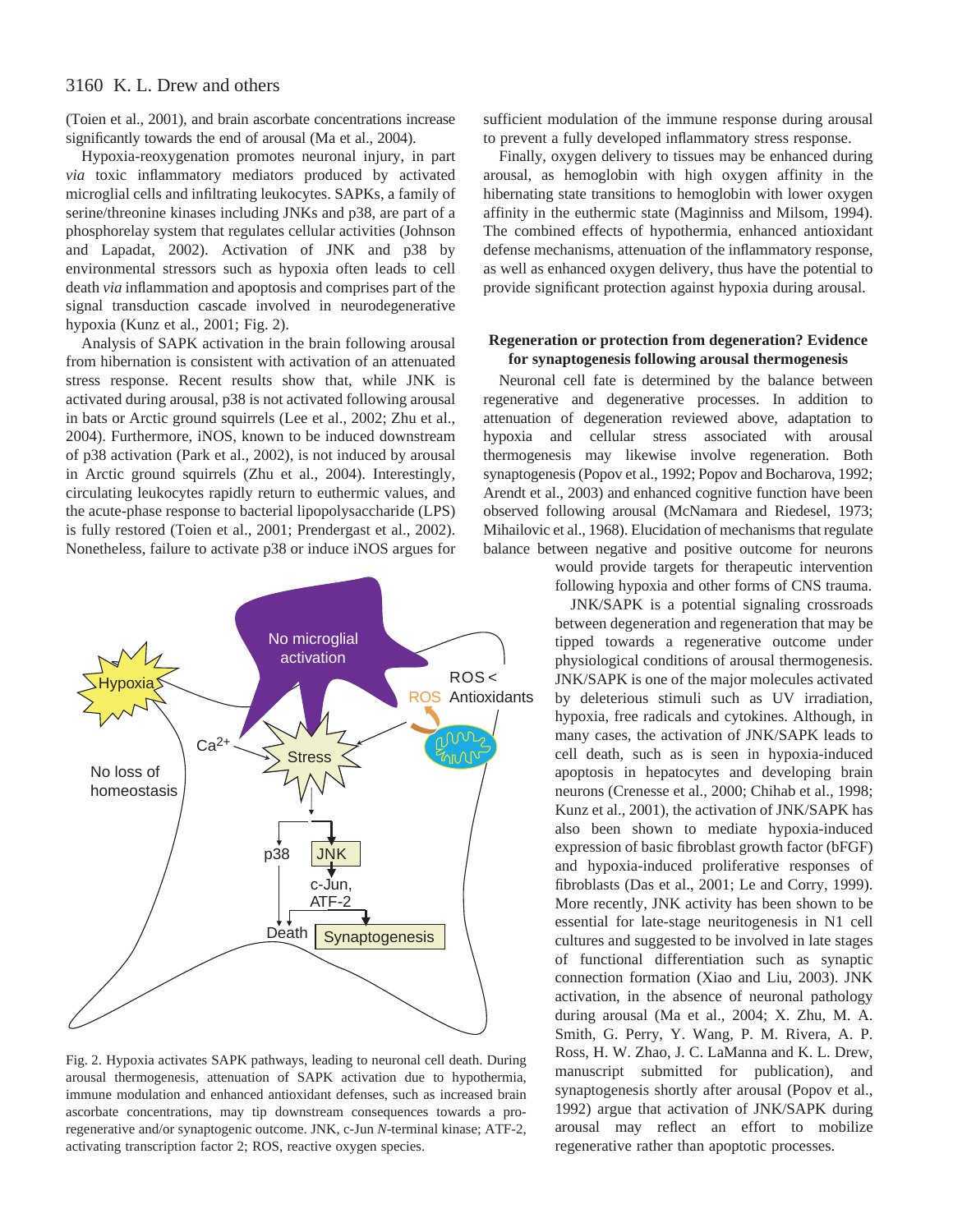In summary, heterothermic mammals possess a repertoire of neuroprotective adaptations that are hypothesized to contribute to hypoxia tolerance. Tolerance is most pronounced in the hibernating state, although hibernating animals are not hypoxic due to  $\geq$  10-fold decreases in oxygen demand. Like hibernating animals, euthermic heterotherms tolerate hypoxia better than homeotherms. This tolerance is hypothesized to stem from adaptations necessary for successful hibernation. Curiously, euthermic Arctic ground squirrels appear to be mildly, but chronically, hypoxic at normal atmospheric pressures and oxygen tensions. The ability to tolerate hypoxia may be necessary for successful arousal thermogenesis, where *P*a<sub>O</sub><sub>2</sub> decreases in parallel with increased oxygen consumption. It is hypothesized that, during arousal, selective activation of JNK/SAPK *via* attenuation of hypoxia-induced stress tips the outcome of activation of SAPK towards regeneration.

Authors acknowledge secretarial assistance from Leah Swasey. This work was supported by NIH-NS41069 (NINDS, NIMH, NCRR and NCMHD) to K.L.D. and M.A.S. and NIH-NS38632 (NINDS) to J.C.L.

#### **References**

- **Adolph, E. F. and Richmond, J.** (1955). Rewarming from natural hibernation and from artificial cooling. *J. Appl. Physiol.* **8**, 48-58.
- **Arendt, T., Stieler, J., Strijkstra, A. M., Hut, R. A., Rudiger, J., Van der Zee, E. A., Harkany, T., Holzer, M. and Hartig, W.** (2003). Reversible paired helical filament-like phosphorylation of tau is an adaptive process associated with neuronal plasticity in hibernating animals. *J. Neurosci.* **23**, 6972-6981.
- **Barger, J. L., Brand, M. D., Barnes, B. M. and Boyer, B. B.** (2003). Tissuespecific depression of mitochondrial proton leak and substrate oxidation in hibernating arctic ground squirrels. *Am. J. Physiol. Reg. Integr. Comp. Physiol.* **284**, R1306-1313.
- **Barros, R. C., Zimmer, M. E., Branco, L. G. and Milsom, W. K.** (2001). Hypoxic metabolic response of the golden-mantled ground squirrel. *J. Appl. Physiol.* **91**, 603-612.
- **Biörck, G., Johansson, B. and Schmid, H.** (1956). Reactions of hedgehogs, hibernating and non-hibernating, to the inhalation of oxygen, carbon dioxide and nitrogen. *Acta Physiol. Scand.* **37**, 71-83.
- **Boggs, D. F. and Birchard, G. F.** (1989). Cardiorespiratory responses of the woodchuck and porcupine to CO2 and hypoxia. *J. Comp. Physiol. B* **159**, 641-648.
- **Boggs, D. F., Kilgore, D. L. and Birchard, G. F.** (1984). Respiratory physiology of burrowing mammals and birds. *Comp. Biochem. Physiol. A* **77**, 1-7.
- **Boggs, D. F., Maginniss, L. A. and Kilgore, D. L., Jr** (1999). In vivo blood oxygen binding in hypoxic lesser spear-nosed bats: relationship to control of breathing. *Respir. Physiol.* **118**, 193-202.
- **Boyer, B. B., Ormseth, O. A., Buck, L., Nicolson, M., Pelleymounter, M. A. and Barnes, B. M.** (1997). Leptin prevents post hibernation weight gain but does not reduce energy expenditure in arctic ground squirrels. *Comp. Biochem. Physiol. C* **118**, 405-412.
- **Buck, C. L. and Barnes, B. M.** (2000). Effects of ambient temperature on metabolic rate, respiratory quotient, and torpor in an arctic hibernator. *Am. J. Physiol. Reg. Integr. Comp. Physiol.* **279**, R255-R262.
- Buck, M. J., Squire, T. L. and Andrews, M. T. (2002). Coordinate expression of the PDK4 gene: a means of regulating fuel selection in a hibernating mammal. *Physiol. Genomics* **8**, 5-13.
- Bullard, R. W., David, G. and Nichols, C. T. (1960). The mechanisms of hypoxic tolerance in hibernating and non-hibernating mammals. In *Mammalian Hibernation. Bulletin of the Museum of Comparative Zoology at Harvard College*, vol. 24 (ed. C. P. Lyman and A. R. Dawe), pp. 321-335. Cambridge, MA: Museum of Comparative Zoology at Harvard College.
- Burlington, R. F., Maher, J. T. and Sidel, C. M. (1969). Effect of hypoxia on blood gases, acid–base balance and in vitro myocardial function in a hibernator and a nonhibernator. *Fed. Proc.* **28**, 1042-1046.
- **Burlington, R. F., Vogel, J. A., Burton, T. M. and Salkovitz, I. A.** (1971). Cardiac output and regional blood flow in hypoxic woodchucks. *Am. J. Physiol.* **220**, 1565-1568.
- **Busto, R., Dietrich, W. D., Globus, M. Y., Valdes, I., Scheinberg, P. and Ginsberg, M. D.** (1987). Small differences in intraischemic brain temperature critically determine the extent of ischemic neuronal injury. *J. Cereb. Blood Flow Metab.* **7**, 729-738.
- **Buzadzic, B., Blagojevic, D., Korac, B., Saicic, Z. S., Spasic, M. B. and** Petrovic, V. M. (1997). Seasonal variation in the antioxidant defense system of the brain of the ground squirrel (*Citellus citellus*) and response to low temperature compared with rat. *Comp. Biochem. Physiol. C* **117**, 141- 149.
- **Chihab, R., Ferry, C., Koziel, V., Monin, P. and Daval, J. L.** (1998). Sequential activation of activator protein-1-related transcription factors and JNK protein kinases may contribute to apoptotic death induced by transient hypoxia in developing brain neurons. *Brain Res. Mol. Brain Res.* **63**, 105- 120.
- **Crenesse, D., Gugenheim, J., Hornoy, J., Tornieri, K., Laurens, M., Cambien, B., Lenegrate, G., Cursio, R., De Souza, G., Auberger, P. et al.** (2000). Protein kinase activation by warm and cold hypoxiareoxygenation in primary-cultured rat hepatocytes-JNK(1)/SAPK(1) involvement in apoptosis. *Hepatology* **32**, 1029-1036.
- **D'Alecy, L. G., Lundy, E. F., Kluger, M. J., Harker, C. T., LeMay, D. R. and Shlafer, M.** (1990). Beta-hydroxybutyrate and response to hypoxia in the ground squirrel, *Spermophilus tridecimlineatus*. *Comp. Biochem. Physiol.* **96B**, 189-193.
- **Dark, J., Kilduff, T. S., Heller, H. C., Licht, P. and Zucker, I.** (1990). Suprachiasmatic nuclei influence hibernation rhythms of golden-mantled ground squirrels. *Brain Res.* **509**, 111-118.
- **Das, M., Bouchey, D. M., Moore, M. J., Hopkins, D. C., Nemenoff, R. A. and Stenmark, K. R.** (2001). Hypoxia-induced proliferative response of vascular adventitial fibroblasts is dependent on G protein-mediated activation of mitogen-activated protein kinases. *J. Biol. Chem.* **276**, 15631- 15640.
- Davies, D. G. and Schadt, J. C. (1989). Ventilatory responses of the ground squirrel, *Spermophilus tridecemlineatus*, to various levels of hypoxia. *Comp Biochem. Physiol.* **92A**, 255-257.
- **Dirnagl, U., Iadecola, C. and Moskowitz, M. A.** (1999). Pathobiology of ischaemic stroke: an integrated view. *Trends Neurosci.* **22**, 391-397.
- **Drew, K. L., Osborne, P. G., Frerichs, K. U., Hu, Y., Koren, R. E., Hallenbeck, J. M. and Rice, M. E.** (1999). Ascorbate and glutathione regulation in hibernating ground squirrels. *Brain Res.* **851**, 1-8.
- **Drew, K. L., Rice, M. E., Kuhn, T. B. and Smith, M. A.** (2001). Neuroprotective adaptations in hibernation: therapeutic implications for ischemia-reperfusion, traumatic brain injury and neurodegenerative diseases. *Free Radic. Biol. Med.* **31**, 563-573.
- Florant, G. L. and Heller, H. C. (1977). CNS regulation of body temperature in euthermic and hibernating marmots (Marmota flaviventris). *Am. J. Physiol.* **232**, R203-R208.
- **Frappell, P. B., Baudinette, R. V., MacFarlane, P. M., Wiggins, P. R. and Shimmin, G.** (2002). Ventilation and metabolism in a large semifossorial marsupial: the effect of graded hypoxia and hypercapnia. *Physiol. Biochem. Zool.* **75**, 77-82.
- **Frappell, P. B. and Mortola, J. P.** (1994). Hamsters vs. rats: metabolic and ventilatory response to development in chronic hypoxia. *J. Appl. Physiol.* **77**, 2748-2752.
- Frerichs, K. U. and Hallenbeck, J. M. (1998). Hibernation in ground squirrels induces state and species-specific tolerance to hypoxia and aglycemia: an in vitro study in hippocampal slices. *J. Cereb. Blood Flow Metab.* **18**, 168-175.
- **Frerichs, K. U., Kennedy, C., Sokoloff, L. and Hallenbeck, J. M.** (1994). Local cerebral blood flow during hibernation, a model of natural tolerance to "cerebral ischemia". *J. Cereb. Blood Flow Metab.* **14**, 193-205.
- **Frerichs, K. U., Dienel, G. A., Cruz, N. F., Sokoloff, L. and Hallenbeck, J. M.** (1995). Rates of glucose utilization in brain of active and hibernating ground squirrels. *Am. J. Physiol.* **268**, R445-R453.
- **Geiser, F.** (1988). Reduction of metabolism during hibernation and daily torpor in mammals and birds: temperature effect or physiological inhibition? *J. Comp. Physiol. B* **158**, 25-37.
- **Gentile, N. T., Spatz, M., Brenner, M., McCarron, R. M. and Hallenbeck, J. M.** (1996). Decreased calcium accumulation in isolated nerve endings during hibernation in ground squirrels. *Neurochem. Res.* **21**, 947-954.
- **Globus, M. Y., Alonso, O., Dietrich, W. D., Busto, R. and Ginsberg,**